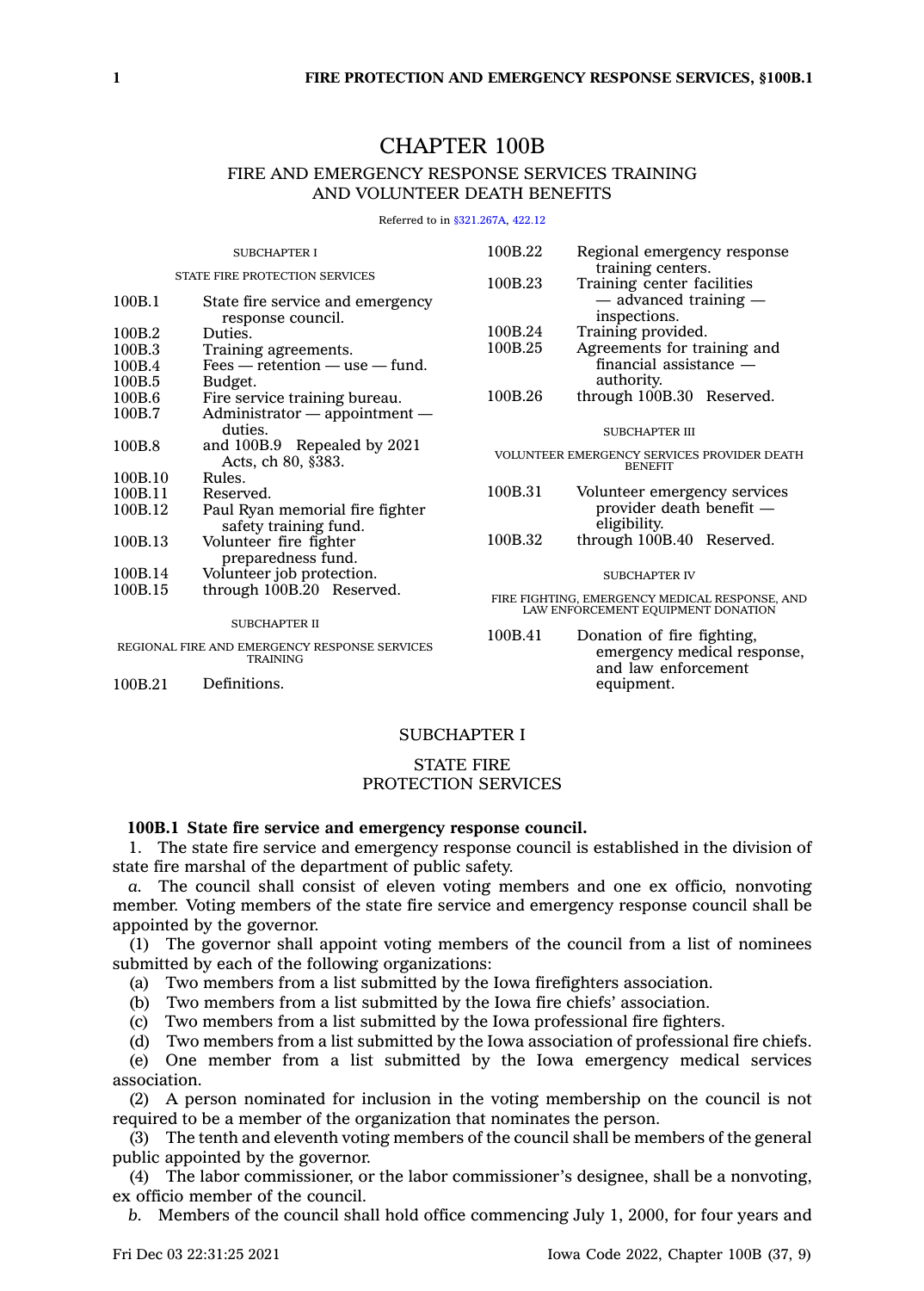until their successors are appointed, except that three initial appointees shall be appointed for two years, four initial appointees for three years, and four initial appointees for four years.

*c.* The fire marshal or the fire marshal's designee shall attend each meeting of the council.

2. Each voting member of the council shall receive per diem compensation at the rate as specified in [section](https://www.legis.iowa.gov/docs/code/7E.6.pdf) 7E.6 for each day spent in the performance of the member's duties. All members of the council shall receive actual and necessary expenses incurred in the performance of their duties.

3. Six voting members of the council shall constitute <sup>a</sup> quorum. For the purpose of conducting business, <sup>a</sup> majority vote of the council shall be required. The council shall elect <sup>a</sup> chairperson from its members. The council shall meet at the call of the chairperson, or the state fire marshal, or when any six members of the council file <sup>a</sup> written request with the chairperson for <sup>a</sup> meeting.

4. If <sup>a</sup> voting member of the council is absent for fifty or more percent of council meetings during any twelve-month period, the other council members by their unanimous vote may declare the member's position on the council vacant. A vacancy in the membership of the council shall be filled by appointment of the governor for the balance of the unexpired term.

2000 Acts, ch [1117,](https://www.legis.iowa.gov/docs/acts/2000/CH1117.pdf) §8; 2000 Acts, ch [1232,](https://www.legis.iowa.gov/docs/acts/2000/CH1232.pdf) §23; 2008 Acts, ch [1031,](https://www.legis.iowa.gov/docs/acts/2008/CH1031.pdf) §93; 2009 [Acts,](https://www.legis.iowa.gov/docs/acts/2009/CH0133.pdf) ch 133, [§25](https://www.legis.iowa.gov/docs/acts/2009/CH0133.pdf); 2011 [Acts,](https://www.legis.iowa.gov/docs/acts/2011/CH0025.pdf) ch 25, §14; 2011 [Acts,](https://www.legis.iowa.gov/docs/acts/2011/CH0095.pdf) ch 95, §2, 3; 2012 Acts, ch [1023,](https://www.legis.iowa.gov/docs/acts/2012/CH1023.pdf) §21

#### **100B.2 Duties.**

The state fire service and emergency response council shall:

1. Advise and confer with the state fire marshal in matters relating to fire protection services including, but not limited to, training.

2. Cooperate with and assist agencies concerning fire emergency services matters and may, at the request of the state fire marshal or the chairperson of the council, hold public hearings for the purpose of seeking resolution of, or making recommendations on, fire services issues.

3. Develop, in consultation with the state fire marshal, the policies of the fire service training bureau of the division of state fire marshal.

4. Develop and submit to the state fire marshal for adoption rules establishing minimum training standards for fire service training that will be applicable statewide, periodically review these standards, and offer rules as deemed appropriate.

5. Provide recommendations to the state fire marshal that will facilitate the delivery of basic level fire fighter training at the local level.

6. Provide recommendations to the state fire marshal for <sup>a</sup> fee schedule for training and consultation services as necessary for the administration of this [chapter](https://www.legis.iowa.gov/docs/code//100B.pdf).

7. Prepare annual performance reviews of training administrators for submittal to the state fire marshal.

8. Hear testimony from the labor commissioner, or the labor commissioner's designee, on inspections and investigations involving occupational safety and health standards for fire fighters and conducted by the office of the labor commissioner.

2000 Acts, ch [1117,](https://www.legis.iowa.gov/docs/acts/2000/CH1117.pdf) §9

#### **100B.3 Training agreements.**

1. The state fire marshal shall enter into written agreements with other public agencies that have established regional emergency response training centers under section [100B.22](https://www.legis.iowa.gov/docs/code/100B.22.pdf) to provide training in conjunction with training provided by the fire service training bureau. Moneys appropriated shall not be distributed by the department of public safety to <sup>a</sup> regional training center until such an agreement has been entered into with the regional training center.

2. The state fire marshal may enter into written agreements with other educational institutions to assist in research conducted by the bureau.

2000 Acts, ch [1117,](https://www.legis.iowa.gov/docs/acts/2000/CH1117.pdf) §10; 2006 Acts, ch [1179,](https://www.legis.iowa.gov/docs/acts/2006/CH1179.pdf) §40, 67; 2019 [Acts,](https://www.legis.iowa.gov/docs/acts/2019/CH0024.pdf) ch 24, §104

#### **100B.4 Fees — retention — use — fund.**

1. Fees assessed pursuant to this [chapter](https://www.legis.iowa.gov/docs/code//100B.pdf) shall be retained by the division of state fire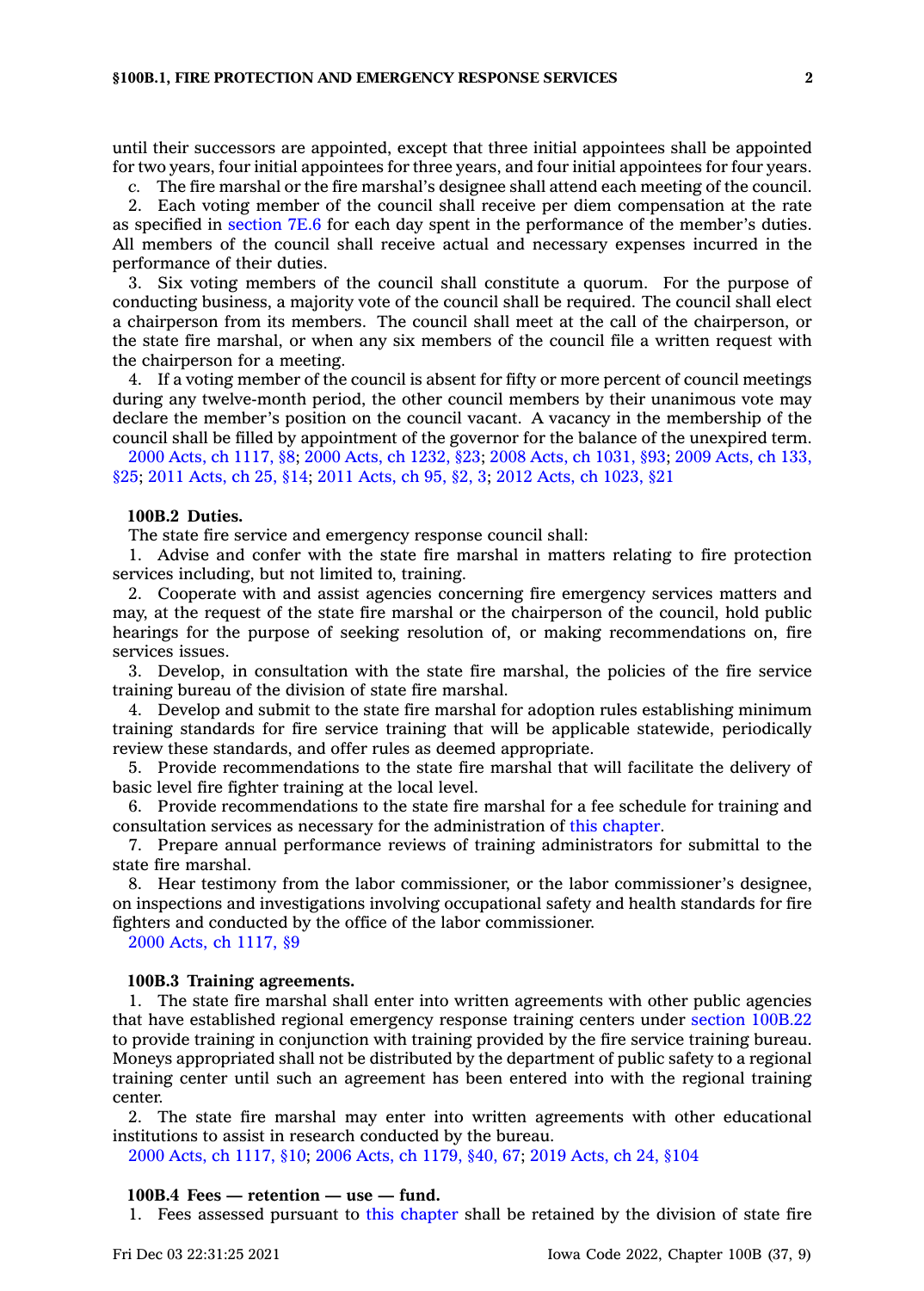marshal and such repayments received shall be used exclusively to offset the cost of fire service training. Fees charged by regional emergency response training centers for fire service training programs as described in [section](https://www.legis.iowa.gov/docs/code/100B.6.pdf) 100B.6 shall not be greater than the fee schedule established by rule by the state fire marshal.

2. Notwithstanding [section](https://www.legis.iowa.gov/docs/code/8.33.pdf) 8.33, repayment receipts collected by the division of state fire marshal for the fire service training bureau that remain unencumbered or unobligated at the close of the fiscal year shall not revert but shall remain available for expenditure for the purposes designated until the close of the succeeding fiscal year.

3. A fire service training revolving fund is created in the state treasury under the control of the department of public safety. The fund shall consist of fees assessed pursuant to [this](https://www.legis.iowa.gov/docs/code/100B.4.pdf) [section](https://www.legis.iowa.gov/docs/code/100B.4.pdf), and deposited into the fire service training revolving fund. All moneys in the fund are appropriated to the department of public safety for purposes of fire service training and shall be under the control of the state fire marshal. Notwithstanding [section](https://www.legis.iowa.gov/docs/code/8.33.pdf) 8.33, moneys in the fund that remain unencumbered or unobligated at the close of <sup>a</sup> fiscal year shall not revert but shall remain available for expenditures for the purposes designated until the close of the succeeding fiscal year. Notwithstanding section 12C.7, [subsection](https://www.legis.iowa.gov/docs/code/12C.7.pdf) 2, interest or earnings on moneys in the fund shall be credited to the fund.

2000 Acts, ch [1117,](https://www.legis.iowa.gov/docs/acts/2000/CH1117.pdf) §11; 2006 Acts, ch [1179,](https://www.legis.iowa.gov/docs/acts/2006/CH1179.pdf) §41, 67; 2019 [Acts,](https://www.legis.iowa.gov/docs/acts/2019/CH0024.pdf) ch 24, §104; 2019 [Acts,](https://www.legis.iowa.gov/docs/acts/2019/CH0163.pdf) ch [163,](https://www.legis.iowa.gov/docs/acts/2019/CH0163.pdf) §29 – 31

#### **100B.5 Budget.**

The state fire marshal and the state fire service and emergency response council shall prepare an annual budget for the council and the fire service training bureau. The budget shall be transmitted to the commissioner of public safety for inclusion in that department's budget.

2000 Acts, ch [1117,](https://www.legis.iowa.gov/docs/acts/2000/CH1117.pdf) §12

### **100B.6 Fire service training bureau.**

1. The state fire service and emergency response council shall assist in operation of <sup>a</sup> fire service training bureau for instructing the general public and fire protection personnel throughout the state, providing service to public and private fire departments in the state, conducting research in the methods of maintaining and improving fire education consistent with the needs of Iowa communities, and performing any other functions assigned to the bureau by the state fire marshal in consultation with the state fire service and emergency response council.

2. Enrollment and attendance in fire service training bureau programs may include persons engaged with <sup>a</sup> unit of government or <sup>a</sup> public or private fire department in the state, including volunteer, trainee, or employed fire fighters.

3. Programs conducted by the fire service training bureau shall include at <sup>a</sup> minimum instruction in the subjects necessary for the certification of persons in accordance with <sup>a</sup> nationally recognized fire fighter qualification system as approved by the state fire service and emergency response council. At the direction of the state fire marshal in consultation with the state fire service and emergency response council, the fire service training bureau may develop and conduct programs which extend beyond the programs directly related to such system.

2000 Acts, ch [1117,](https://www.legis.iowa.gov/docs/acts/2000/CH1117.pdf) §13 Referred to in [§100B.4](https://www.legis.iowa.gov/docs/code/100B.4.pdf), [100B.22](https://www.legis.iowa.gov/docs/code/100B.22.pdf)

## **100B.7 Administrator — appointment — duties.**

1. The administrator of the fire service training bureau shall be appointed by the commissioner of public safety, subject to the approval of the state fire service and emergency response council.

- 2. The state fire marshal shall direct the administrator to:
- *a.* Provide direct oversight to the operations of the fire service training bureau.

*b.* Manage the budget of the fire service training bureau consistent with budgeting methods as may be required by the department of public safety or the state of Iowa.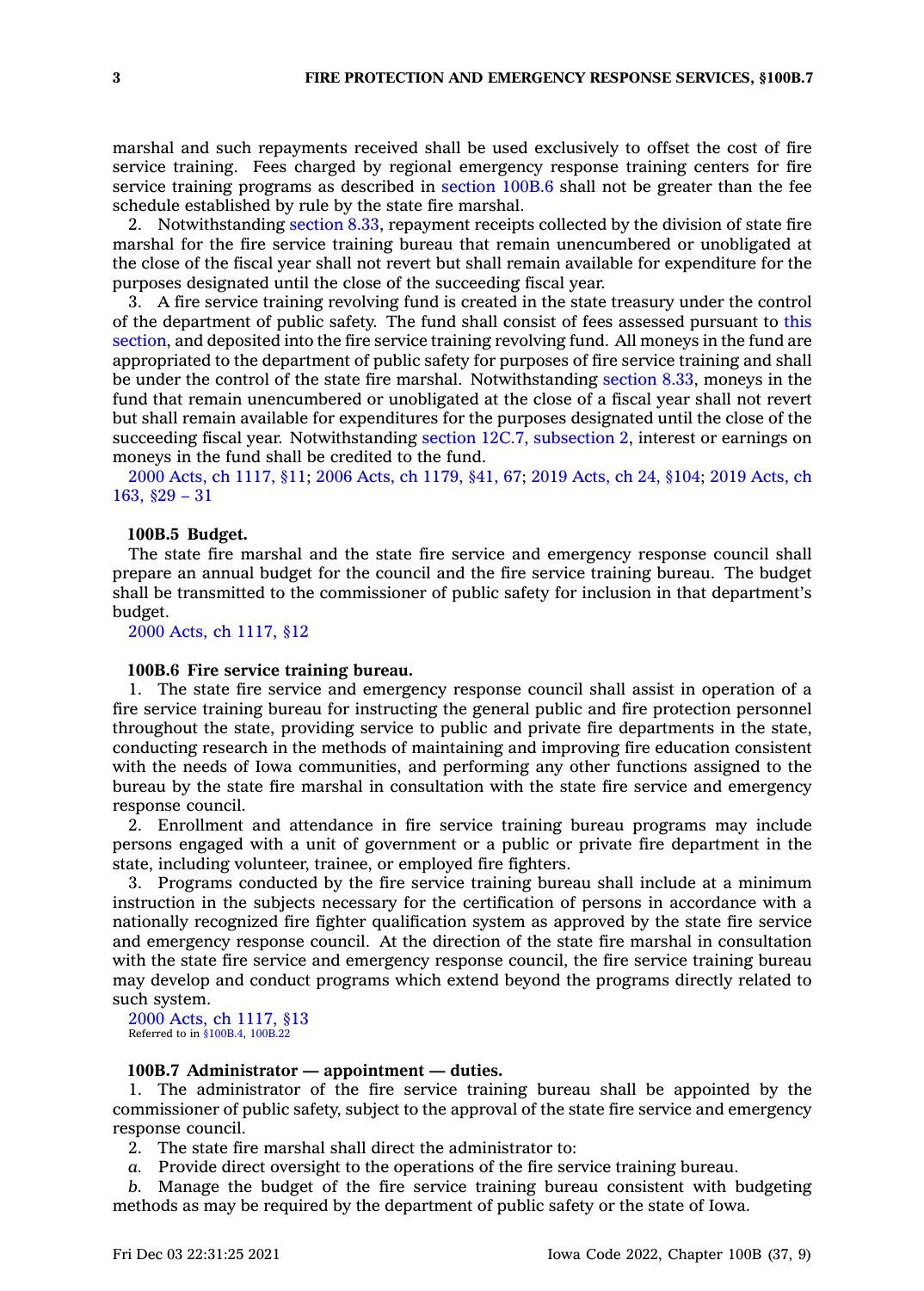#### **§100B.7, FIRE PROTECTION AND EMERGENCY RESPONSE SERVICES 4**

*c.* Advise, confer, and consult with the state fire service and emergency response council in developing rules establishing minimum standards for fire service training.

*d.* Advise, confer, and consult regularly with the state fire service and emergency response council to seek input and recommendations on all facets of fire service training programs in Iowa.

*e.* Maintain <sup>a</sup> statewide system to provide basic level fire fighter training at the local level.

*f.* Distribute instructional and educational materials to support the fire training and education programs offered by the department of public safety.

*g.* Recruit and train qualified instructors for the training program.

*h.* Maintain training records as directed by the state fire marshal and necessary to accomplish the purposes of training programs.

*i.* Establish, with the approval of the state fire service and emergency response council, <sup>a</sup> fee schedule for training services that will ensure quality training at the most reasonable price.

*j.* Offer programs of education and instruction approved by the state fire service and emergency response council and conducted by qualified staff and faculty.

*k.* Plan and coordinate fire schools and other short courses of instruction on <sup>a</sup> statewide, regional, and local level, utilizing existing educational institutions, programs, and facilities as provided in [sections](https://www.legis.iowa.gov/docs/code/100B.22.pdf) 100B.22 and [100B.24](https://www.legis.iowa.gov/docs/code/100B.24.pdf).

*l.* Prepare for the state fire marshal and the state fire service and emergency response council an annual report of activities that include <sup>a</sup> summary of classes taught, budget, and staff activities. The annual report shall include <sup>a</sup> report of the activities of each regional emergency response training center established under section [100B.22](https://www.legis.iowa.gov/docs/code/100B.22.pdf).

*m.* Provide supervision and management to the fire service training bureau staff consistent with the methods of the department of public safety and as assigned by the state fire marshal.

*n.* Consult with the state fire service and emergency response council in preparing an annual legislative and budgetary agenda that will address items necessary to accomplish the provisions of this [chapter](https://www.legis.iowa.gov/docs/code//100B.pdf), and submit this agenda to the state fire marshal in <sup>a</sup> format and time frame consistent with departmental policy.

*o.* Develop mechanisms by which fire fighters and others may earn college credits and degrees in fire-related disciplines.

*p.* Develop instructional and educational materials to support the fire training and education programs offered by the council.

*q.* Develop and offer other programs and services consistent with the general purposes of the council.

2000 Acts, ch [1117,](https://www.legis.iowa.gov/docs/acts/2000/CH1117.pdf) §14; 2006 Acts, ch [1179,](https://www.legis.iowa.gov/docs/acts/2006/CH1179.pdf) §42, 67

**100B.8 and 100B.9** Repealed by 2021 Acts, ch 80, §383.

### **100B.10 Rules.**

The state fire marshal shall adopt rules under [chapter](https://www.legis.iowa.gov/docs/code//17A.pdf) 17A for carrying out the responsibilities of this [chapter](https://www.legis.iowa.gov/docs/code//100B.pdf).

2000 Acts, ch [1117,](https://www.legis.iowa.gov/docs/acts/2000/CH1117.pdf) §17

**100B.11** Reserved.

#### **100B.12 Paul Ryan memorial fire fighter safety training fund.**

A Paul Ryan memorial fire fighter safety training fund is created in the state treasury under the control of the department of public safety. The fund shall consist of fees transferred by the treasurer of state from the sale of special fire fighter license plates pursuant to [section](https://www.legis.iowa.gov/docs/code/321.34.pdf) 321.34, [subsection](https://www.legis.iowa.gov/docs/code/321.34.pdf) 10. Moneys in the fund shall be used exclusively by the fire service training bureau to offset fire fighter training costs. Notwithstanding [section](https://www.legis.iowa.gov/docs/code/8.33.pdf) 8.33, moneys in the fund shall not revert to the general fund of the state at the end of the fiscal year, but shall remain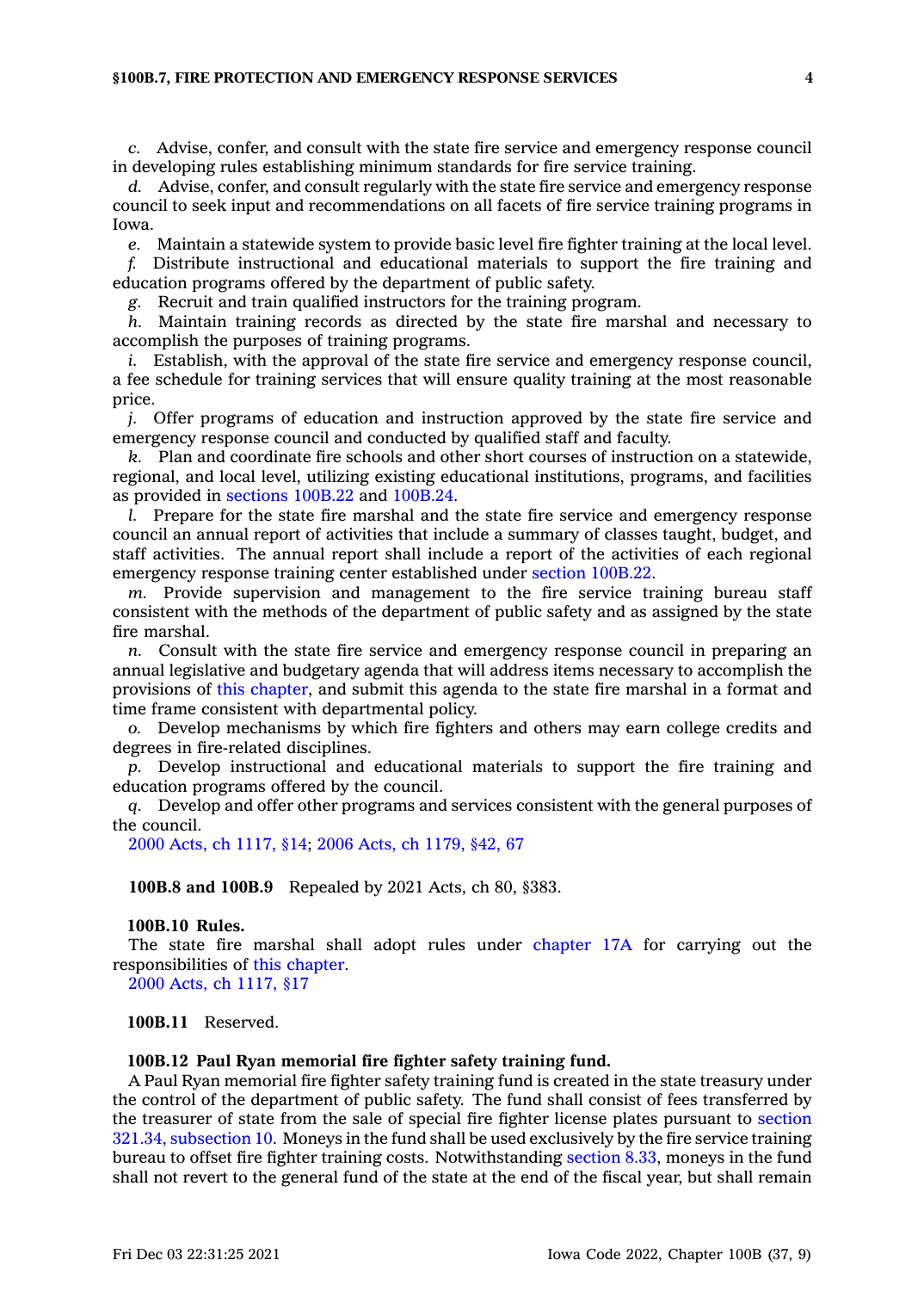available for expenditure by the fire service training bureau for fire fighter training in future fiscal years.

2003 [Acts,](https://www.legis.iowa.gov/docs/acts/2003/CH0105.pdf) ch 105, §1 Referred to in \$321.34

#### **100B.13 Volunteer fire fighter preparedness fund.**

1. A volunteer fire fighter preparedness fund is created as <sup>a</sup> separate and distinct fund in the state treasury under the control of the division of state fire marshal of the department of public safety.

2. Revenue for the volunteer fire fighter preparedness fund shall include but is not limited to the following:

*a.* Moneys credited to the fund pursuant to an income tax checkoff provided in [chapter](https://www.legis.iowa.gov/docs/code//422.pdf) 422, [subchapter](https://www.legis.iowa.gov/docs/code//422.pdf) II, if applicable.

*b.* Moneys in the form of <sup>a</sup> devise, gift, bequest, donation, or federal or other grant intended to be used for the purposes of the fund.

3. Moneys in the volunteer fire fighter preparedness fund are not subject to [section](https://www.legis.iowa.gov/docs/code/8.33.pdf) 8.33. Notwithstanding section 12C.7, [subsection](https://www.legis.iowa.gov/docs/code/12C.7.pdf) 2, interest or earnings on moneys in the fund shall be credited to the fund.

4. Moneys in the volunteer fire fighter preparedness fund are appropriated to the division of state fire marshal of the department of public safety to be used annually to pay the costs of providing volunteer fire fighter training around the state and to pay the costs of providing volunteer fire fighting equipment.

2004 Acts, ch [1175,](https://www.legis.iowa.gov/docs/acts/2004/CH1175.pdf) §434; 2005 [Acts,](https://www.legis.iowa.gov/docs/acts/2005/CH0035.pdf) ch 35, §25; 2006 Acts, ch [1182,](https://www.legis.iowa.gov/docs/acts/2006/CH1182.pdf) §58; 2010 Acts, ch [1061,](https://www.legis.iowa.gov/docs/acts/2010/CH1061.pdf) [§17](https://www.legis.iowa.gov/docs/acts/2010/CH1061.pdf); 2012 Acts, ch [1097,](https://www.legis.iowa.gov/docs/acts/2012/CH1097.pdf) §2, 6; 2020 Acts, ch [1062,](https://www.legis.iowa.gov/docs/acts/2020/CH1062.pdf) §94

Referred to in [§422.12L](https://www.legis.iowa.gov/docs/code/422.12L.pdf)

## **100B.14 Volunteer job protection.**

1. This [section](https://www.legis.iowa.gov/docs/code/100B.14.pdf) shall be known as the *"Volunteer Emergency Services Providers Job Protection Act"*.

2. For the purposes of this [section](https://www.legis.iowa.gov/docs/code/100B.14.pdf), *"volunteer emergency services provider"* means <sup>a</sup> volunteer fire fighter as defined in [section](https://www.legis.iowa.gov/docs/code/85.61.pdf) 85.61, <sup>a</sup> reserve peace officer as defined in [section](https://www.legis.iowa.gov/docs/code/80D.1A.pdf) [80D.1A](https://www.legis.iowa.gov/docs/code/80D.1A.pdf), an emergency medical care provider as defined in section [147A.1](https://www.legis.iowa.gov/docs/code/147A.1.pdf), or other personnel having voluntary emergency service duties and who are not paid full-time by the entity for which the services are performed in the local service area, in <sup>a</sup> mutual aid agreement area, or in <sup>a</sup> governor-declared state of disaster emergency area.

3. A public or private employer shall not terminate the employment of an employee for joining <sup>a</sup> volunteer emergency services unit or organization, including but not limited to any municipal, rural, or subscription fire department.

4. If an employee has provided the employee's public or private employer with written notification that the employee is <sup>a</sup> volunteer emergency services provider, the employer shall not terminate the employment of <sup>a</sup> volunteer emergency services provider who, because the employee was fulfilling the employee's duties as <sup>a</sup> volunteer emergency services provider, is absent from or late to work.

5. An employer may deduct from an employee's regular pay an amount of regular pay for the time that an employee who is <sup>a</sup> volunteer emergency services provider is absent from work while performing duties as <sup>a</sup> volunteer emergency services provider.

6. An employer may request that an employee who is <sup>a</sup> volunteer emergency services provider and who is absent from or late to work while responding to an emergency provide the employer with <sup>a</sup> written statement from the supervisor or acting supervisor of the volunteer emergency services unit or organization stating that the employee responded to an emergency and stating the date and time of the emergency.

7. An employee who is <sup>a</sup> volunteer emergency services provider and who may be absent from or late to work while performing duties as <sup>a</sup> volunteer emergency services provider shall notify the employer as soon as possible that the employee may be absent or late.

8. An employer shall determine whether an employee may leave work to respond to an emergency as part of the employee's volunteer emergency services provider duties.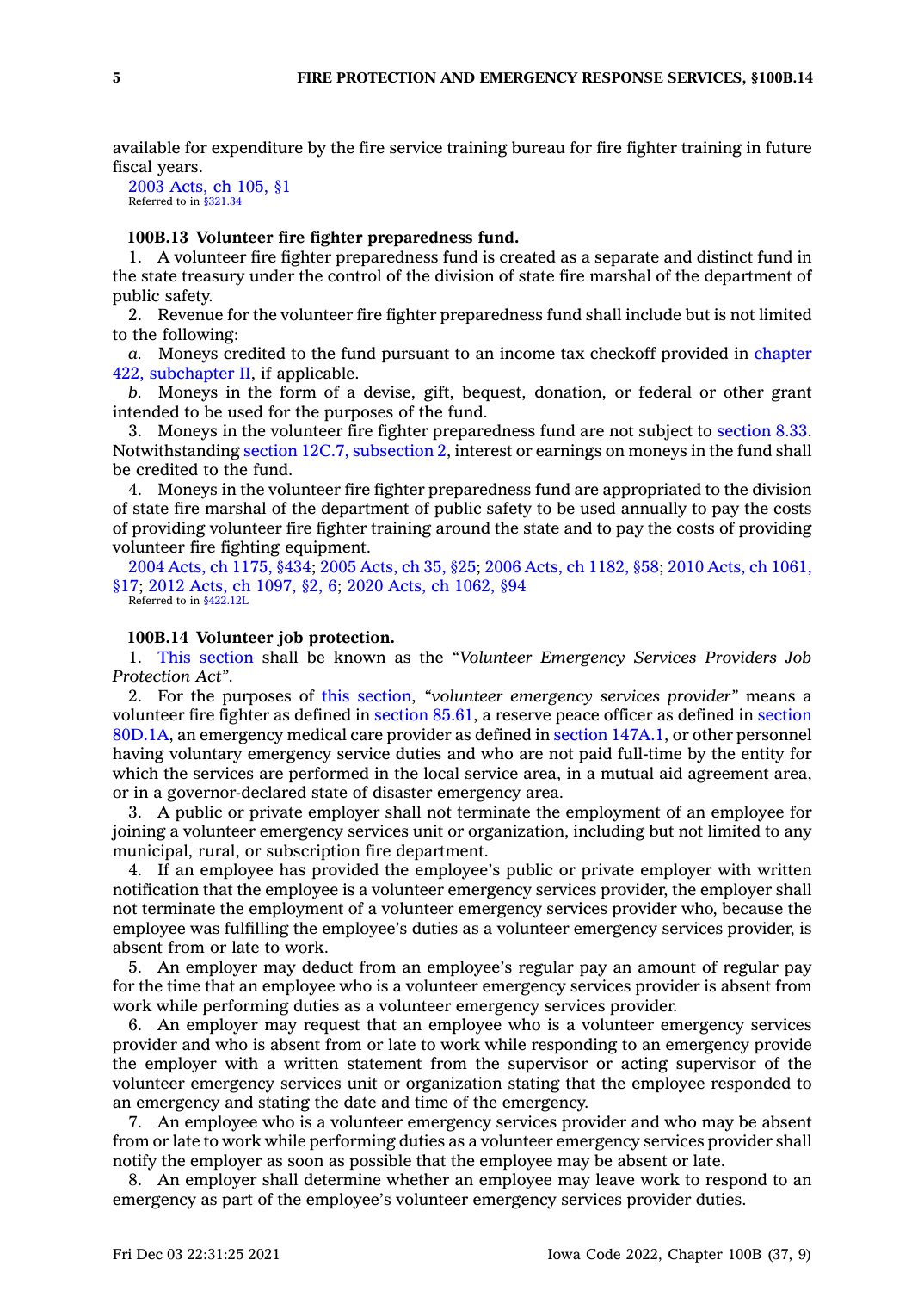9. An employee whose employment is terminated in violation of this [section](https://www.legis.iowa.gov/docs/code/100B.14.pdf) may bring <sup>a</sup> civil action against the employer. The employee may seek reinstatement to the employee's former position, payment of back wages, reinstatement of fringe benefits, and, where seniority rights are granted, reinstatement of seniority rights. If the employee prevails in such an action, the employee shall be entitled to an award of reasonable attorney fees and the costs of the action. An employee must commence such an action within one year after the date of termination of the employee's employment.

2009 [Acts,](https://www.legis.iowa.gov/docs/acts/2009/CH0165.pdf) ch 165, §2

**100B.15 through 100B.20** Reserved.

## SUBCHAPTER II

## REGIONAL FIRE AND EMERGENCY RESPONSE SERVICES TRAINING

#### **100B.21 Definitions.**

As used in this [subchapter](https://www.legis.iowa.gov/docs/code//100B.pdf):

1. *"Bureau"* means the fire service training bureau.

2. *"Council"* means the state fire service and emergency response council.

3. *"Emergency responders"* means fire fighters, law enforcement officers, emergency medical service personnel, and other personnel having emergency response duties.

4. *"Emergency response service"* means fire protection service, law enforcement, emergency medical service, hazardous materials containment and disposal, search and rescue operations, evacuation operations, and other related services.

5. *"Municipality"* means <sup>a</sup> city, county, township, benefited fire district, or agency authorized by law to provide emergency response services.

6. *"Public agency"* means <sup>a</sup> municipality, <sup>a</sup> community college, or an association representing fire fighters.

7. *"Training center"* means <sup>a</sup> regional emergency response training center established under section [100B.22](https://www.legis.iowa.gov/docs/code/100B.22.pdf).

2006 Acts, ch [1179,](https://www.legis.iowa.gov/docs/acts/2006/CH1179.pdf) §43, 67; 2018 Acts, ch [1041,](https://www.legis.iowa.gov/docs/acts/2018/CH1041.pdf) §127

#### **100B.22 Regional emergency response training centers.**

1. *a.* Regional emergency response training centers shall be established to provide training to fire fighters and other emergency responders. The lead public agency for the training centers shall be the following community colleges for the following merged areas:

(1) Northeast Iowa community college for merged area I in partnership with the Dubuque county firemen's association and to provide advanced training in agricultural emergency response as such advanced training is funded by the department of homeland security and emergency management.

(2) North Iowa area community college for merged area II in partnership with the Mason City fire department.

(3) Iowa lakes community college for merged area III and northwest Iowa community college for merged area IV.

(4) Iowa central community college for merged area V and to provide advanced training in homeland security as such advanced training is funded by the department of homeland security and emergency management.

(5) Hawkeye community college for merged area VII in partnership with the Waterloo regional hazardous materials training center and to provide advanced training in hazardous materials emergency response as such advanced training is funded by the department of homeland security and emergency management.

(6) Eastern Iowa community college for merged area IX in partnership with the city of Davenport fire department.

(7) Kirkwood community college for merged area X in partnership with the city of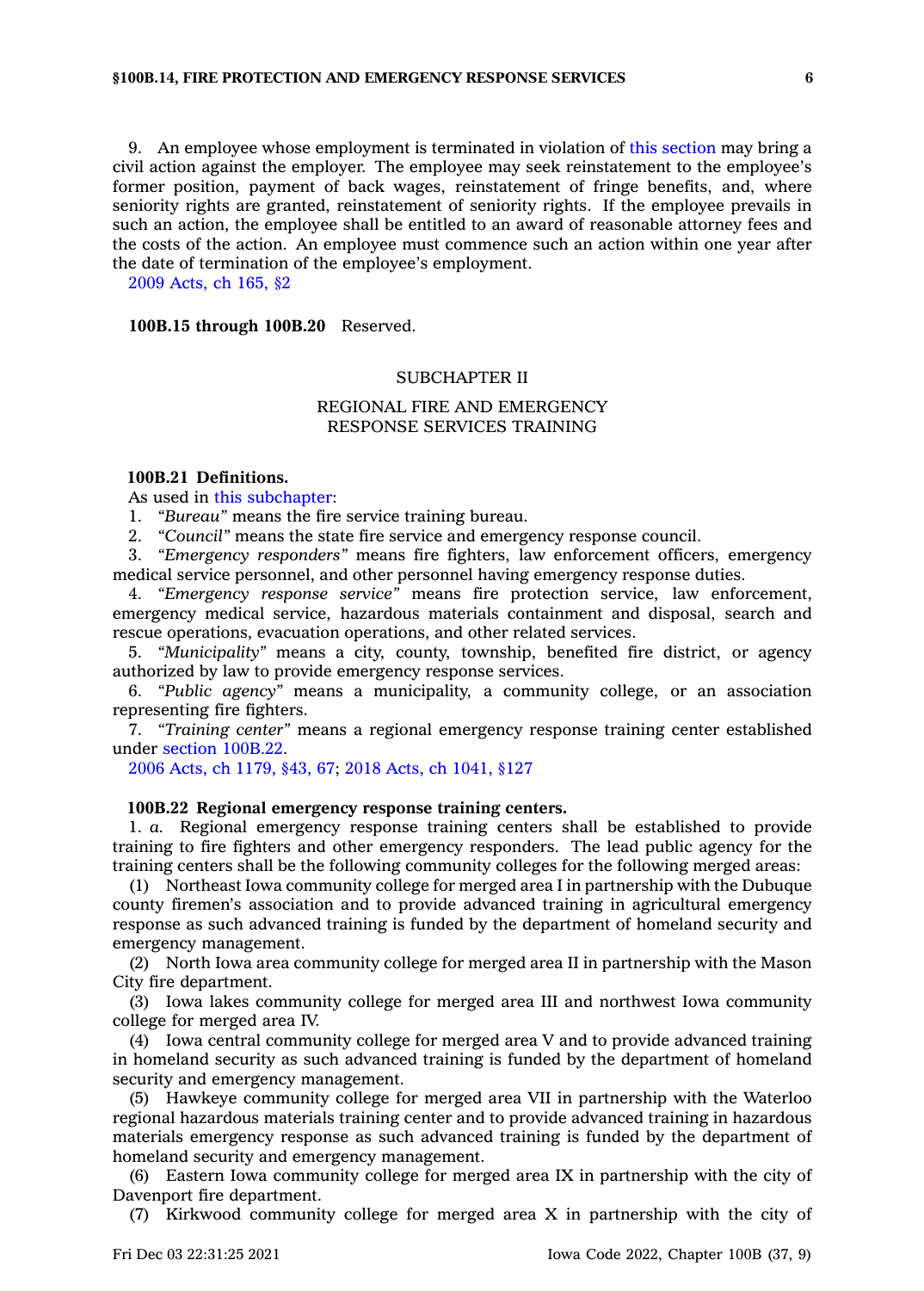Coralville fire department and the Iowa City fire department and to provide advanced training in agricultural terrorism response and mass casualty and fatality response as such advanced training is funded by the department of homeland security and emergency management.

(8) Des Moines area community college for merged area XI and Iowa valley community college for merged area VI and to provide advanced training in operations integration in compliance with the national incident management system as such advanced training is funded by the department of homeland security and emergency management.

(9) Western Iowa technical community college for merged area XII in partnership with the Sioux City fire department and to provide advanced training in emergency responder communications as such advanced training is funded by the department of homeland security and emergency management.

(10) Iowa western community college for merged areas XIII and XIV in partnership with southwestern community college and the Council Bluffs fire department.

(11) Southeastern Iowa community college for merged areas XV and XVI in partnership with Indian hills community college and the city of Fort Madison fire department.

*b.* The public agencies named in paragraph *"a"*, shall, in conjunction with the bureau, coordinate fire service training programs as described in [section](https://www.legis.iowa.gov/docs/code/100B.6.pdf) 100B.6 at each training center.

2. *a.* A lead public agency listed in [subsection](https://www.legis.iowa.gov/docs/code/100B.22.pdf) 1, paragraph *"a"*, shall submit an application to the bureau in order to be eligible to receive <sup>a</sup> state appropriation for the agency's training center. The bureau shall prescribe the form of the application and, on or before August 15, 2006, shall provide such application to each lead public agency.

*b.* An applicant lead public agency shall indicate on the application the location of the proposed training center. An applicant shall also include on the application the location of any existing facilities required in section [100B.23](https://www.legis.iowa.gov/docs/code/100B.23.pdf) and located in the training region. The application shall be accompanied by letters from public agencies and private businesses in the merged area stating an intent to participate in, and provide for financial support for, establishment and activities of the training center.

*c.* By January 10 of each year, the bureau shall submit to the general assembly <sup>a</sup> list of applications received and the action taken by the bureau on each application. The bureau shall, upon request, provide the applications and supporting documentation submitted by each applicant.

3. *a.* In selecting <sup>a</sup> location for <sup>a</sup> proposed training center, an applicant lead public agency shall consider, and address in the application, all of the following:

(1) The availability and proximity of quality classroom space with adequate audio-visual support.

(2) The availability and adequate supply from area emergency response service entities of equipment which supports training.

(3) A site where limited, safe open burning would not be challenged or prohibited due to environmental issues or community concerns.

(4) Proximity to <sup>a</sup> medical facility.

(5) The availability of water mains, roadway, drainage, electrical service, and reasonably flat terrain.

(6) Accessibility to area fire departments.

*b.* The application shall include letters of support for the recommended site from emergency response entities in the region.

4. Applications must be submitted to the bureau by September 15, 2006, in order for <sup>a</sup> training center to be eligible to receive state funds in the fiscal year beginning July 1, 2006, if funds are appropriated to that training center for that fiscal year. The bureau shall review and approve an application and, if approved, distribute funds appropriated for that training center within thirty days of receiving the application from the applicant. State funds that have been appropriated for use by <sup>a</sup> specified training center shall be distributed to that training center as soon as possible after the bureau approves such training center's application.

5. The application shall list the training facilities to be required in order for <sup>a</sup> training center to provide training to fire fighters and other emergency responders. If <sup>a</sup> lead agency or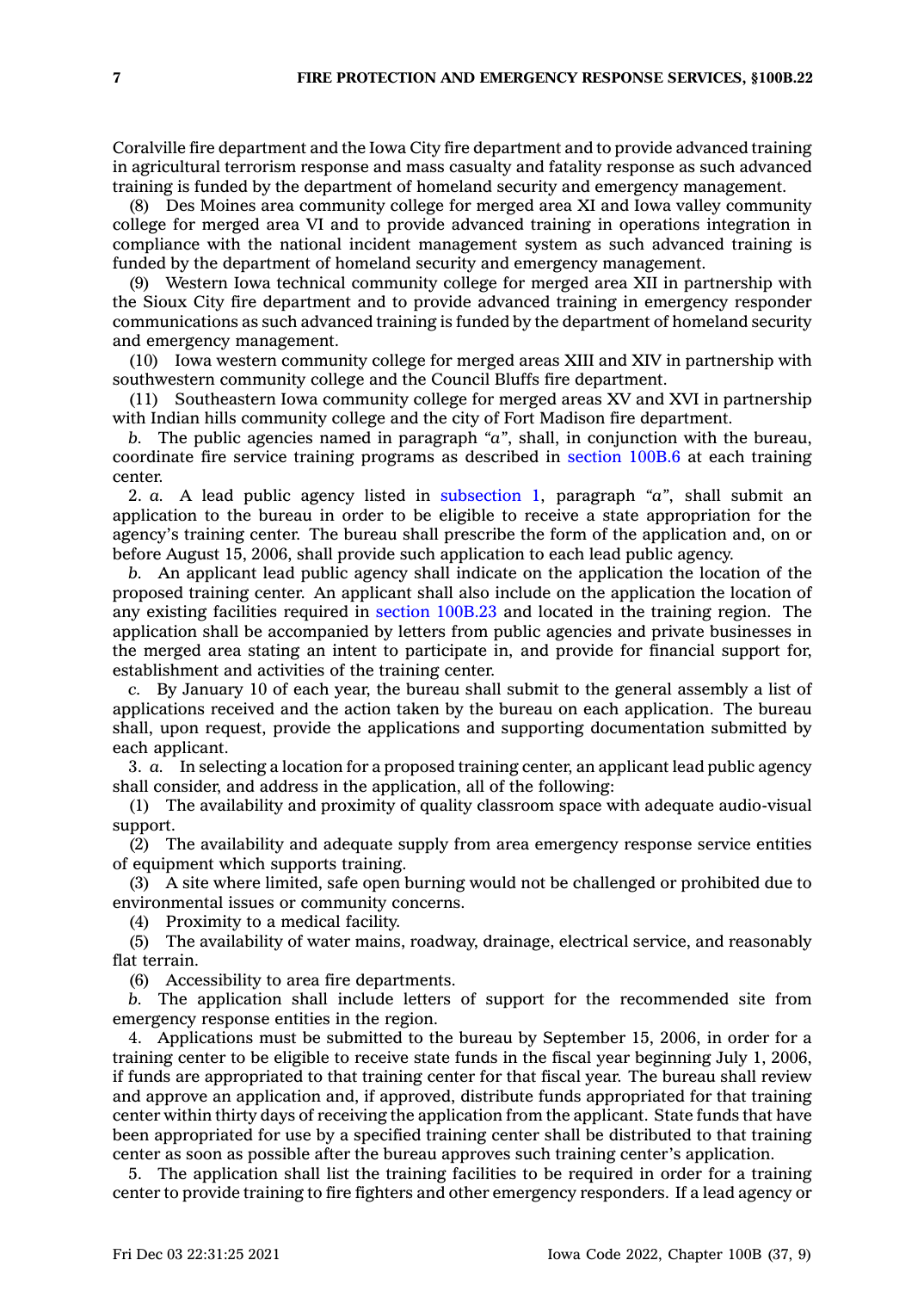<sup>a</sup> partner of <sup>a</sup> lead agency already owns or utilizes <sup>a</sup> required training facility, that facility shall not be duplicated when constructing the required training facilities listed on the application.

6. The state fire marshal may adopt administrative rules under section 17A.4, [subsection](https://www.legis.iowa.gov/docs/code/17A.4.pdf) [3](https://www.legis.iowa.gov/docs/code/17A.4.pdf), and section 17A.5, [subsection](https://www.legis.iowa.gov/docs/code/17A.5.pdf) 2, paragraph *"b"*, to administer this [section](https://www.legis.iowa.gov/docs/code/100B.22.pdf).

2006 Acts, ch [1179,](https://www.legis.iowa.gov/docs/acts/2006/CH1179.pdf) §44, 67; 2007 [Acts,](https://www.legis.iowa.gov/docs/acts/2007/CH0219.pdf) ch 219, §33; 2008 Acts, ch [1031,](https://www.legis.iowa.gov/docs/acts/2008/CH1031.pdf) §31, 32, 102; [2013](https://www.legis.iowa.gov/docs/acts/2013/CH0029.pdf) [Acts,](https://www.legis.iowa.gov/docs/acts/2013/CH0029.pdf) ch 29, §44

Referred to in [§100B.3](https://www.legis.iowa.gov/docs/code/100B.3.pdf), [100B.7,](https://www.legis.iowa.gov/docs/code/100B.7.pdf) [100B.21](https://www.legis.iowa.gov/docs/code/100B.21.pdf), [100B.23](https://www.legis.iowa.gov/docs/code/100B.23.pdf)

## **100B.23 Training center facilities — advanced training — inspections.**

1. Each training center is required to have the facilities listed on the application in [section](https://www.legis.iowa.gov/docs/code/100B.22.pdf) [100B.22](https://www.legis.iowa.gov/docs/code/100B.22.pdf). In addition, each training center assigned an area of advanced training as specified in section [100B.22](https://www.legis.iowa.gov/docs/code/100B.22.pdf) is required to have facilities to support instruction in its area of advanced training. These facilities shall include facilities and structures to support full-scale training exercises in such area of advanced training as recommended or required by any applicable state or national training facility standards.

2. The bureau shall inspect the facilities of each training center to ensure compliance with the requirements of this [section](https://www.legis.iowa.gov/docs/code/100B.23.pdf).

2006 Acts, ch [1179,](https://www.legis.iowa.gov/docs/acts/2006/CH1179.pdf) §45, 67 Referred to in [§100B.22](https://www.legis.iowa.gov/docs/code/100B.22.pdf)

### **100B.24 Training provided.**

1. Training centers shall provide fire service training in accordance with curriculum approved by the bureau. The bureau, in cooperation with the public agencies operating the training centers, shall provide the necessary training materials, curriculum, training aids, and training schedule.

2. Training centers may provide emergency response service training in addition to fire service training. A training center shall offer joint training exercises to emergency responders. The bureau shall work in conjunction with those state agencies charged with developing training standards for emergency response service training to develop <sup>a</sup> curriculum and standards for emergency response service training provided by <sup>a</sup> training center.

3. A training center shall offer training to any emergency responder who applies for training at the training center regardless of the emergency responder's place of residence or employment.

2006 Acts, ch [1179,](https://www.legis.iowa.gov/docs/acts/2006/CH1179.pdf) §46, 67 Referred to in [§100B.7](https://www.legis.iowa.gov/docs/code/100B.7.pdf)

## **100B.25 Agreements for training and financial assistance — authority.**

A public agency operating <sup>a</sup> training center may enter into agreements under [chapter](https://www.legis.iowa.gov/docs/code//28E.pdf) [28E](https://www.legis.iowa.gov/docs/code//28E.pdf) to provide emergency response service training to emergency responders. The agreements may provide for financial contributions from participating public agencies, private fire departments, and emergency response service entities and may provide for in-kind contributions of land, equipment, and personnel from such public agencies, private fire departments, and other entities providing emergency response services.

2006 Acts, ch [1179,](https://www.legis.iowa.gov/docs/acts/2006/CH1179.pdf) §47, 67

### **100B.26 through 100B.30** Reserved.

## SUBCHAPTER III

## VOLUNTEER EMERGENCY SERVICES PROVIDER DEATH BENEFIT

### **100B.31 Volunteer emergency services provider death benefit — eligibility.**

1. There is appropriated annually from the general fund of the state to the department of administrative services an amount sufficient to pay death benefit claims under this [section](https://www.legis.iowa.gov/docs/code/100B.31.pdf).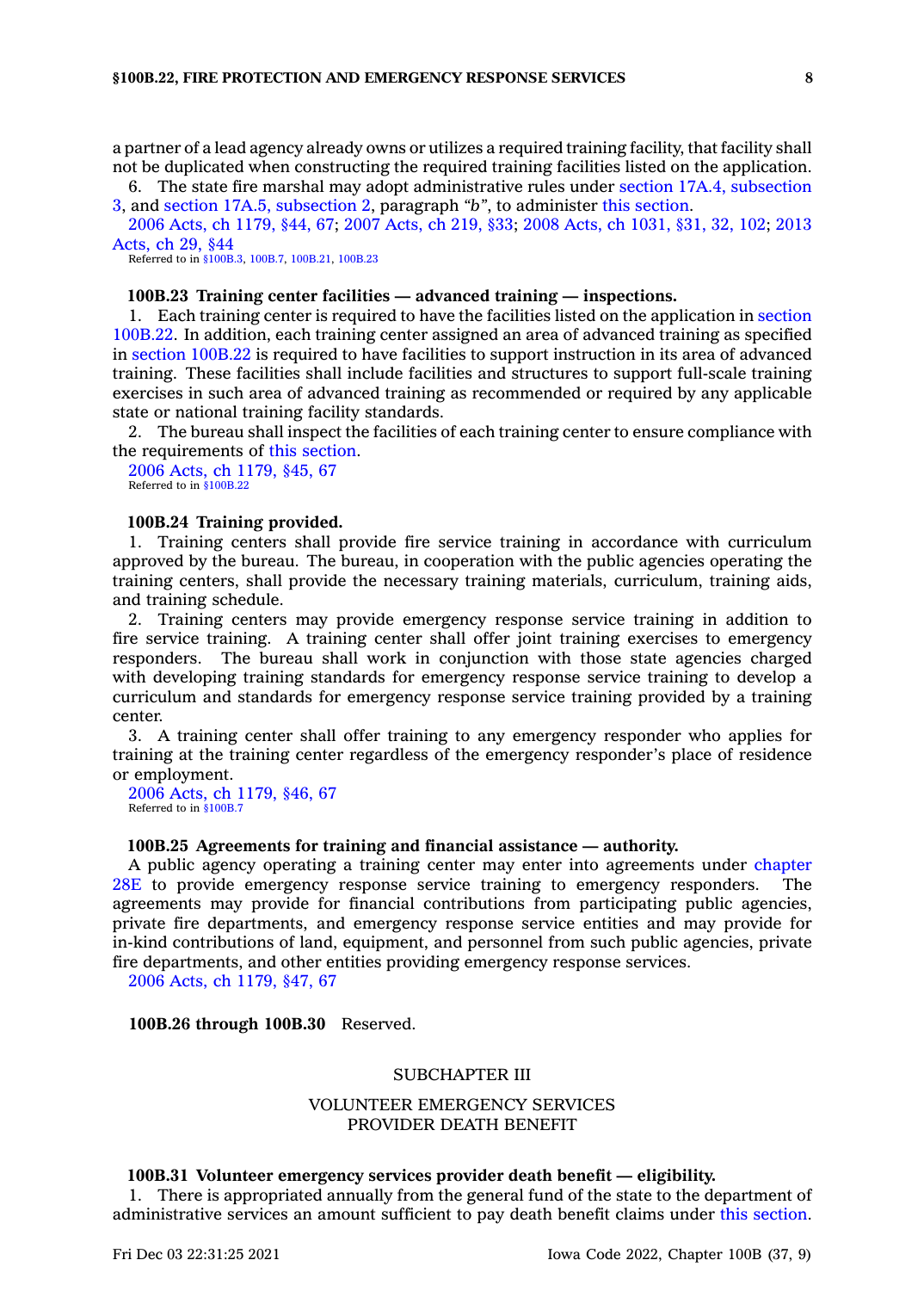The director of the department of administrative services shall issue warrants for payment of death benefit claims approved for payment by the department of public safety under [subsection](https://www.legis.iowa.gov/docs/code/100B.31.pdf) 2.

2. *a.* If the department of public safety determines, upon the receipt of evidence and proof from the fire chief or supervising officer, that the death of <sup>a</sup> volunteer emergency services provider was the direct and proximate result of <sup>a</sup> traumatic personal injury incurred in the line of duty as <sup>a</sup> volunteer, <sup>a</sup> line of duty death benefit in an amount of one hundred thousand dollars shall be paid in <sup>a</sup> lump sum to the volunteer emergency services provider's beneficiary. A line of duty death benefit payable under this [subsection](https://www.legis.iowa.gov/docs/code/100B.31.pdf) shall be in addition to any other death benefit payable to the volunteer emergency services provider.

*b.* A line of duty death benefit shall not be payable under this [subsection](https://www.legis.iowa.gov/docs/code/100B.31.pdf) if any of the following applies:

(1) (a) The death resulted from stress, strain, occupational illness, or <sup>a</sup> chronic, progressive, or congenital illness, including but not limited to <sup>a</sup> disease of the heart, lungs, or respiratory system, unless <sup>a</sup> traumatic personal injury was <sup>a</sup> substantial contributing factor to the volunteer emergency services provider's death.

(b) However, if the death was the direct and proximate result of <sup>a</sup> heart attack or stroke, the volunteer emergency services provider shall be presumed to have died as <sup>a</sup> result of <sup>a</sup> traumatic personal injury if the provider engaged in <sup>a</sup> nonroutine stressful or strenuous physical activity within the scope of the provider's duties and the death resulted while engaging in that activity, while still on duty after engaging in that activity, or not later than twenty-four hours after engaging in that activity, and the presumption is not overcome by competent medical evidence to the contrary. For purposes of this subparagraph division, *"nonroutine stressful or strenuous physical activity"* includes but is not limited to nonroutine stressful or strenuous physical law enforcement, fire suppression, rescue, hazardous material response, emergency medical services, prison security, disaster relief, emergency response, and training exercise activities. *"Nonroutine stressful or strenuous physical activity"* does not include activities of <sup>a</sup> clerical, administrative, or nonmanual nature.

(2) The death was caused by the intentional misconduct of the volunteer emergency services provider or by such provider's intent to cause the provider's own death.

(3) The volunteer emergency services provider was voluntarily intoxicated at the time of death.

(4) The volunteer emergency services provider was performing the provider's duties in <sup>a</sup> grossly negligent manner at the time of death.

(5) A beneficiary who would otherwise be entitled to <sup>a</sup> benefit under this [subsection](https://www.legis.iowa.gov/docs/code/100B.31.pdf) was, through the beneficiary's actions, <sup>a</sup> substantial contributing factor to the volunteer emergency services provider's death.

3. For purposes of this [section](https://www.legis.iowa.gov/docs/code/100B.31.pdf), *"volunteer emergency services provider"* means any of the following:

*a.* A volunteer fire fighter as defined in [section](https://www.legis.iowa.gov/docs/code/85.61.pdf) 85.61.

*b.* A person performing the functions of an emergency medical care provider as defined in [section](https://www.legis.iowa.gov/docs/code/147A.1.pdf) 147A.1 who was not paid full-time by the entity for which such services were being performed at the time the incident giving rise to the death occurred.

*c.* A reserve peace officer as defined in section [80D.1A](https://www.legis.iowa.gov/docs/code/80D.1A.pdf).

2000 Acts, ch [1232,](https://www.legis.iowa.gov/docs/acts/2000/CH1232.pdf) §97

C2001, §100B.11

2002 Acts, ch [1079,](https://www.legis.iowa.gov/docs/acts/2002/CH1079.pdf) §1, 3; 2003 [Acts,](https://www.legis.iowa.gov/docs/acts/2003/CH0145.pdf) ch 145, §286; 2004 Acts, ch [1063,](https://www.legis.iowa.gov/docs/acts/2004/CH1063.pdf) §1; 2006 [Acts,](https://www.legis.iowa.gov/docs/acts/2006/CH1103.pdf) ch [1103,](https://www.legis.iowa.gov/docs/acts/2006/CH1103.pdf) §3

C2007, §100B.31 2009 [Acts,](https://www.legis.iowa.gov/docs/acts/2009/CH0041.pdf) ch 41, §263; 2010 Acts, ch [1149,](https://www.legis.iowa.gov/docs/acts/2010/CH1149.pdf) §5 Referred to in [§80.5](https://www.legis.iowa.gov/docs/code/80.5.pdf), [97A.6](https://www.legis.iowa.gov/docs/code/97A.6.pdf), [97B.52](https://www.legis.iowa.gov/docs/code/97B.52.pdf), [411.6](https://www.legis.iowa.gov/docs/code/411.6.pdf)

**100B.32 through 100B.40** Reserved.